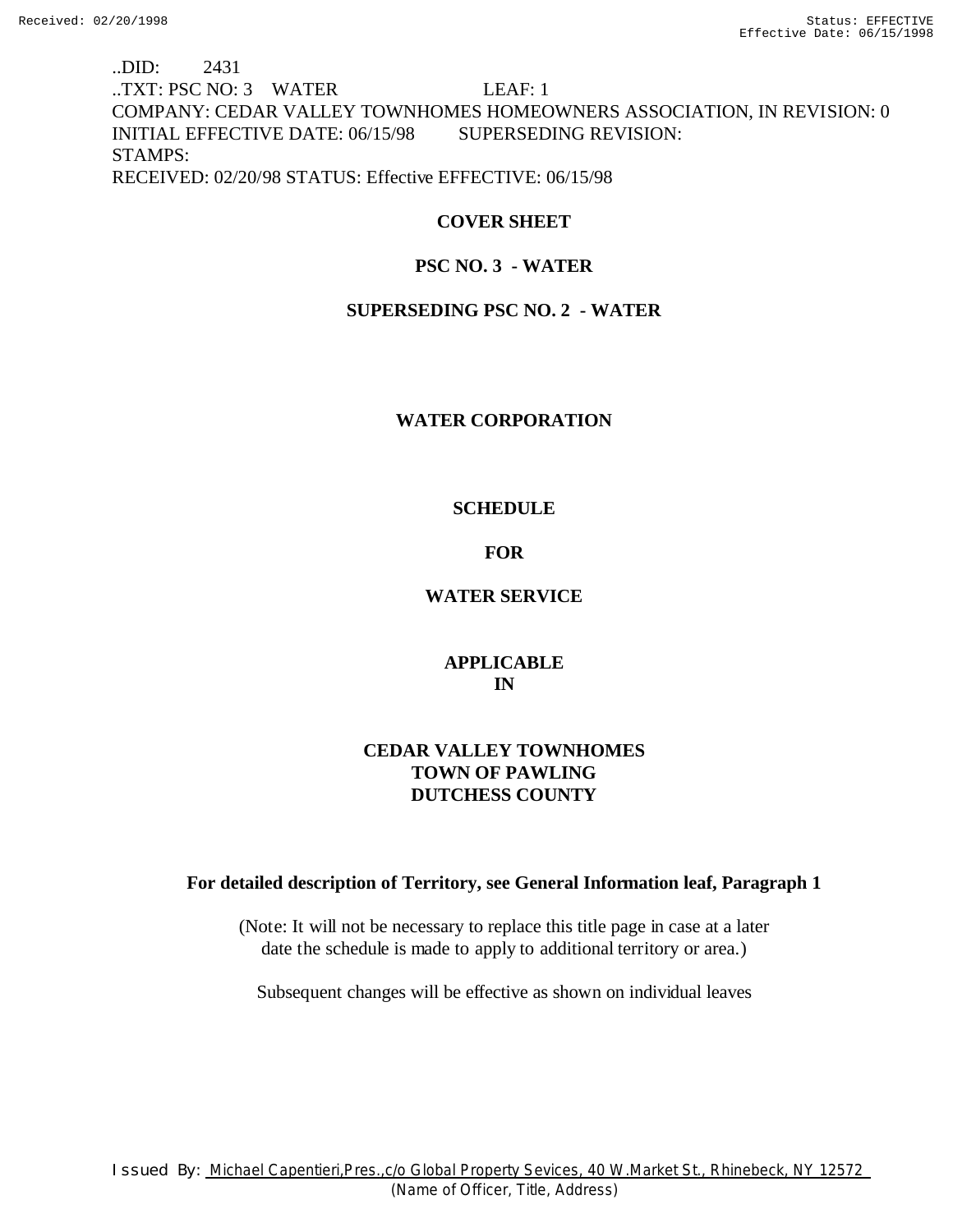..DID: 2438 ..TXT: PSC NO: 3 WATER LEAF: 2 COMPANY: CEDAR VALLEY TOWNHOMES HOMEOWNERS ASSOCIATION, IN REVISION: 0 INITIAL EFFECTIVE DATE: 06/15/98 SUPERSEDING REVISION: STAMPS: RECEIVED: 02/20/98 STATUS: Effective EFFECTIVE: 06/15/98

#### **TABLE OF CONTENTS**

# **GENERAL INFORMATION LEAF NO.**

| 1.  | Territory                                                      | 3              |
|-----|----------------------------------------------------------------|----------------|
| 2.  | Application for Water Service                                  | 3              |
| 3.  | Deposits - Security                                            | 3              |
| 4.  | Deposits - Interest                                            | 4              |
| 5.  | Deposits - Return                                              | 4              |
| 6.  | Deposits - Other                                               | 4              |
| 7.  | <b>General Rules</b>                                           | $5 - 6$        |
| 8.  | Metered Service                                                | $6 - 7$        |
| 9.  | <b>Unmetered Service</b>                                       | 7              |
|     | 10. Extension of Mains                                         | $\overline{7}$ |
|     | 11. Discontinuance of Service - Non-payment                    | $7 - 8$        |
|     | 12. Discontinuance of Service - Other                          | $8 - 9$        |
|     | 13. Discontinuance of Residential Service - Special Procedures | 9              |
|     | 14. Deferred Payment Agreements                                | 9              |
| 15. | <b>Complaint Handling Procedures</b>                           | 10             |
|     | 16. Restoration of Service                                     | $10 - 11$      |
|     | 17. Interest on Customer Overpayments                          | 11             |
|     | 18. Regulation                                                 | 11             |
|     | 19. Service Classification No. 1                               | 12             |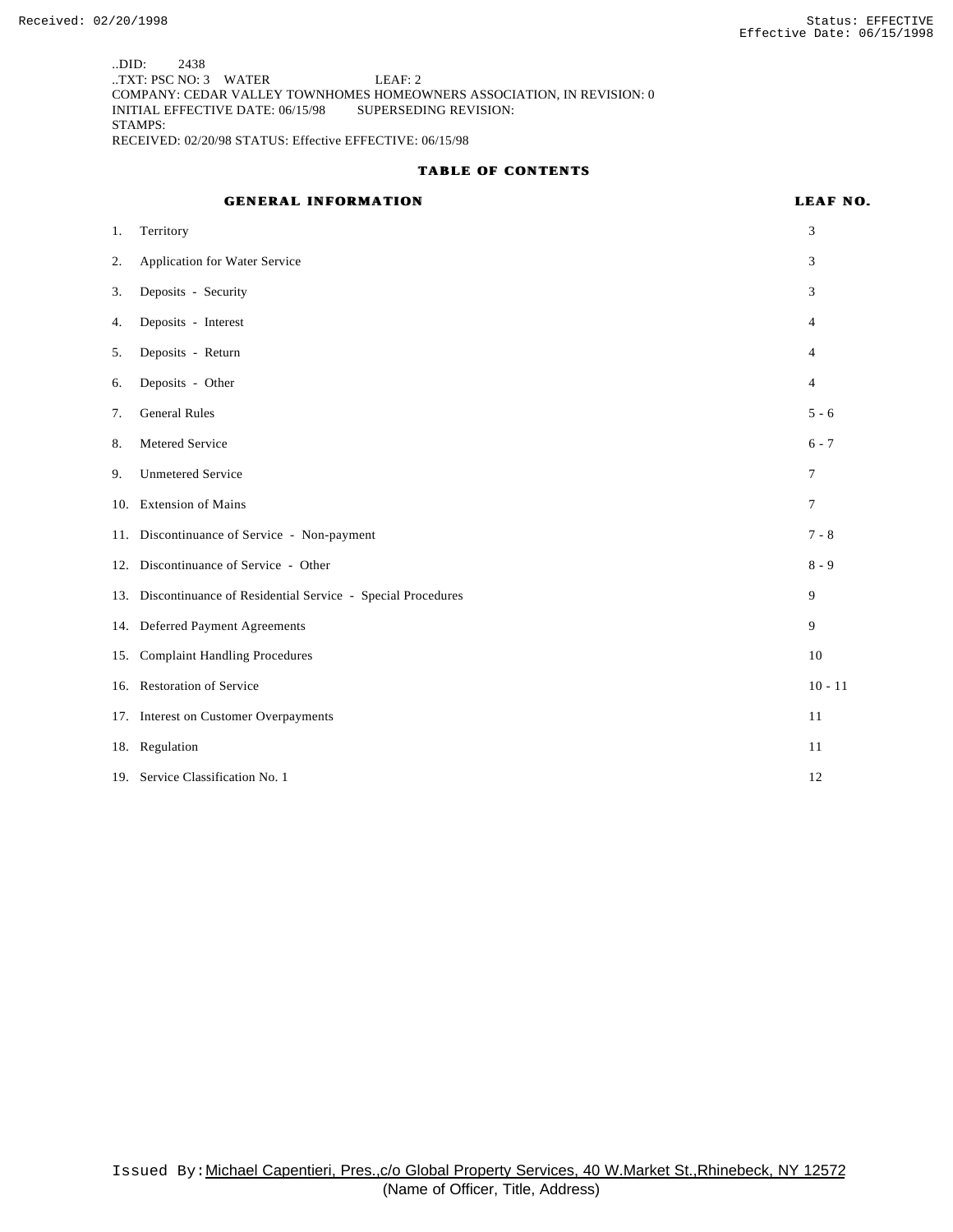..DID: 2439 ..TXT: PSC NO: 3 WATER LEAF: 3 COMPANY: CEDAR VALLEY TOWNHOMES HOMEOWNERS ASSOCIATION, IN REVISION: 0 INITIAL EFFECTIVE DATE: 06/15/98 SUPERSEDING REVISION: STAMPS: RECEIVED: 02/20/98 STATUS: Effective EFFECTIVE: 06/15/98

#### **GENERAL INFORMATION**

1. Territory (County, Town, Development, Streets, etc.)

 Cedar Valley Townhomes Town of Pawling Dutchess County

- 2. Application for Water Service
	- A. Written application for service may be required.
	- B. A separate application may be required for each premises.
	- C. Premises may be subject to inspection by the company.
	- D. Applications need not be accepted from customers with charges due on any water accounts with the company. The company may accept an application if the customer enters into a deferred payment agreement.
	- E. Service pipe installations are subject to company approval.
- 3. Deposits Security
	- A. As a condition of receiving service, the company may require a deposit from customers that are delinquent (having a bill remaining unpaid 23 days from the date mailed), seasonal, short term or temporary or who have had service terminated for non-payment during the preceding 6 months. In addition, a deposit may also be required from a non-residential customer whose credit has not been established with the company. A delinquent customer shall be provided with a written notice 20 days before the deposit is assessed which states that failure to make timely payments will permit the company to require a deposit from such customer.
	- B. Deposits from applicants and customers may not exceed two times the estimated average monthly bill for a calendar year, except in the case of customers whose usage varies widely where deposits may not exceed twice the average monthly bill for the peak season.
	- C. The company shall perform an annual review of the billing history of every customer who has a deposit with the company to assure that a deposit is still required under (1) above and that the amount of the deposit conforms with (2) above. The company reserves the right to review the deposit at any time. If a review shows that the deposit held falls short of the amount the company may require by 25 percent or more, the company may require the payment of an additional amount. If a review shows that the deposit held exceed the amount required by 25 percent or more, the company shall refund the excess to the customer. The customer may request a downward revision of the deposit.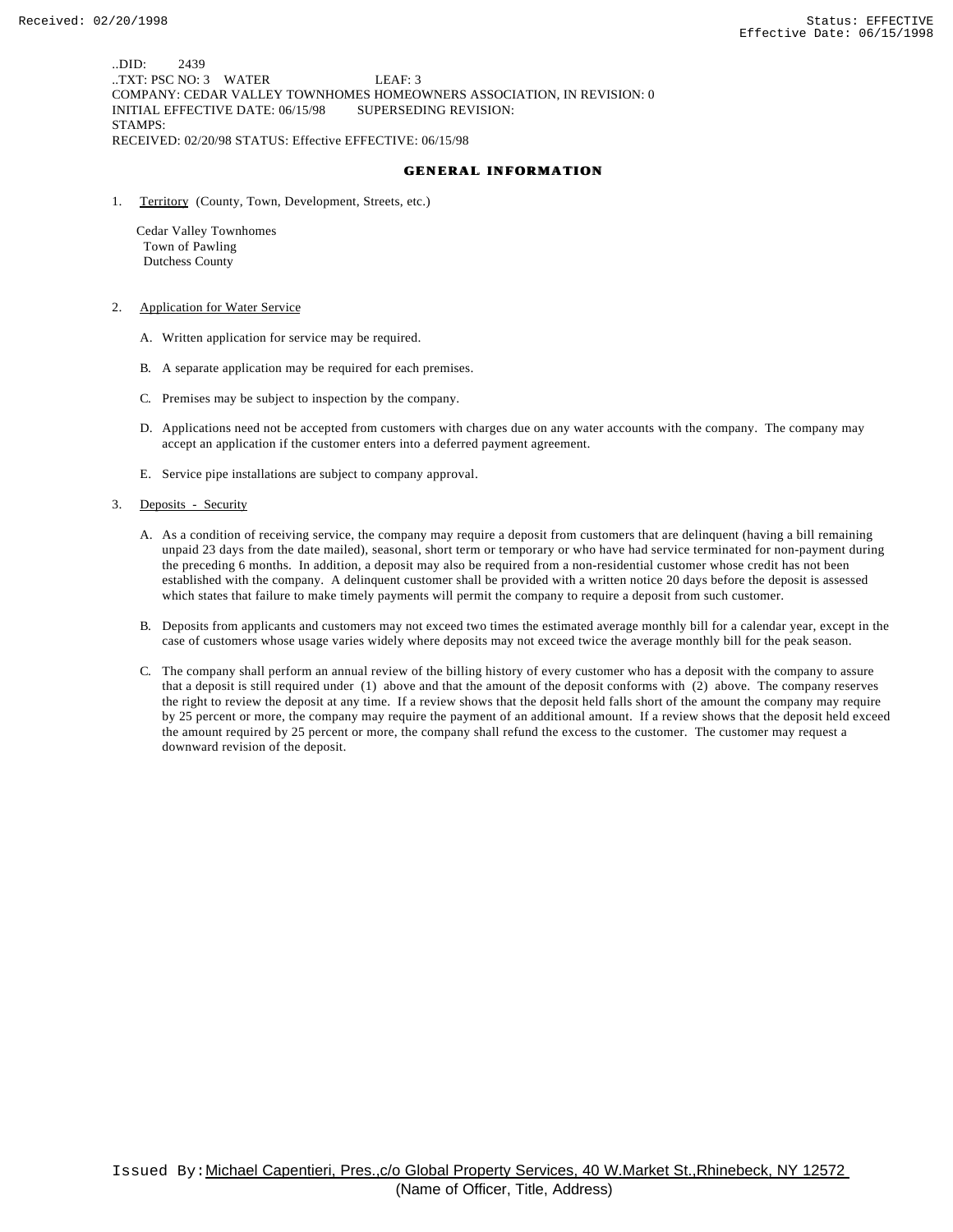..DID: 2440 ..TXT: PSC NO: 3 WATER LEAF: 4 COMPANY: CEDAR VALLEY TOWNHOMES HOMEOWNERS ASSOCIATION, IN REVISION: 0 INITIAL EFFECTIVE DATE: 06/15/98 SUPERSEDING REVISION: STAMPS: RECEIVED: 02/20/98 STATUS: Effective EFFECTIVE: 06/15/98

#### **GENERAL INFORMATION**

4. Deposits - Interest

Every deposit shall earn simple interest at the rate per annum prescribed by the Public Service Commission. The interest must be paid to customers when the deposit is returned. If the deposit has been held for 12 consecutive months or more, the interest must be credited to the customer no later than the first bill rendered after the next succeeding first day of October and at the end of each succeeding 12 month period.

- 5. Deposits Return
	- A. The company shall return to a customer a deposit or portion of a deposit and all interest thereon no more than 30 days after:
		- (1) the day the account is closed and all bills are paid; or
		- (2) the date of the first bill for service rendered after a 12 month period during which time the customer was not delinquent, provided there is no other basis for the company to request a deposit; or
		- (3) a review of the deposit shows that a reduction of the deposit is warranted.
	- B. A deposit or portion of a deposit plus interest thereon that is subject to return may be credited to the customer's account in the amount of any outstanding charges. If any balance remains, a refund check shall be issued.
- 6. Deposits Other
	- A. In the event that the applicant desires service for a trailer or other non-permanent structure, he shall deposit with the company all costs of the connection of such service. Said deposit shall bear simple interest as required above and shall be refunded at the end of 10 years, or sooner in the event that a permanent structure for such service connection is completed.
	- B. The company may also require deposits from customers to guarantee future payments as set forth in lawn sprinkler, main extension, or other forms of contracts which are in a form approved by the Public Service Commission. The interest rates for these deposits will be the same as the interest rates for security deposits and such interest will be credited to the customer as prescribed by Commission rules.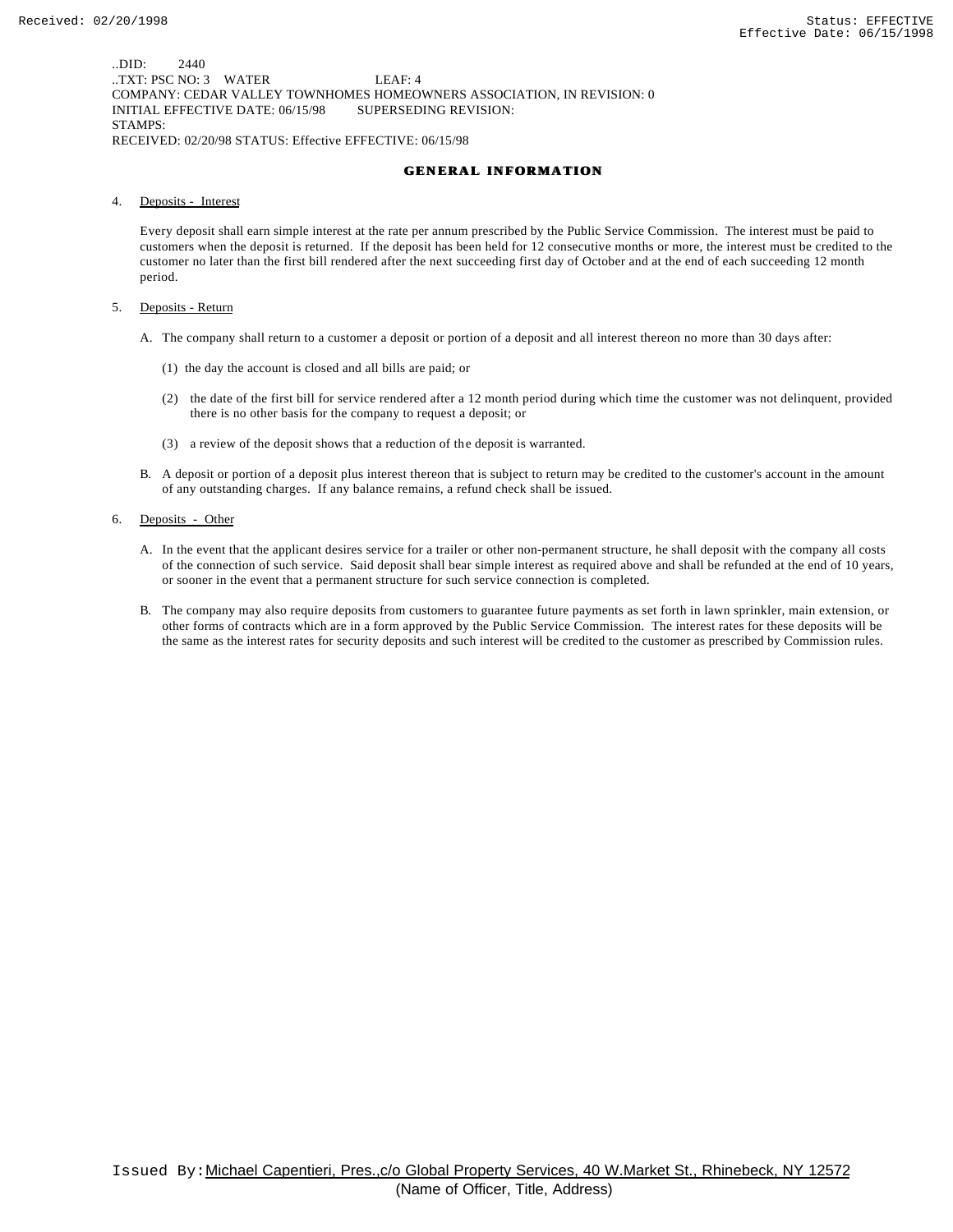..DID: 2441 ..TXT: PSC NO: 3 WATER LEAF: 5 COMPANY: CEDAR VALLEY TOWNHOMES HOMEOWNERS ASSOCIATION, IN REVISION: 0 INITIAL EFFECTIVE DATE: 06/15/98 SUPERSEDING REVISION: STAMPS: RECEIVED: 02/20/98 STATUS: Effective EFFECTIVE: 06/15/98

#### **GENERAL INFORMATION**

- 7. General Rules
	- A. Customers must provide 10 days' written notice prior to the date on which termination of service is requested or prior to a change of occupancy, until which date the customer will be responsible for payment of service.
	- B. Fire hydrants shall not be used without written permission or unless in conformance with filed fire protection tariff provisions.
	- C. The company will not be liable for damage resulting from the presence of its facilities, supply, or use of water service, except damage resulting from gross negligence of the company.
	- D. The company may shut off water in its mains to make repairs and extensions. Where possible, proper advance notice will be made to customers affected.
	- E. The use of water for sprinkling, swimming pools, or other less essential uses may be restricted or prohibited where such use may unreasonably reduce the adequacy of service for other domestic purposes.
	- F. There must be a separate service for each premises.
	- G. Installation of service pipes and mains will not normally be made when the ground is frozen.
	- H. The customer is responsible for service pipes and plumbing within the property line. Any plumbing work done on the customer's service pipe is subject to approval by the company. No underground work shall be covered up until it has been inspected and approved by the company.
	- I. All leaks on customer premises must be repaired as soon as possible.
	- J. All mains, services (up to the property line) and other water system facilities will be maintained and replaced by the company.
	- K. The company will supply water in the distribution system at pressures between 20 and 100 pounds per square inch (psi) and will strive, where practicable, to maintain a normal working pressure of 60 psi with a minimum of 35 psi. If the company makes changes to its system which cause the pressure to increase to over 100 psi to existing customers, the company will be responsible for the first installation of the necessary equipment in the customer's premises. From that point on the equipment will be considered part of the customer's internal plumbing and the customer will be responsible for its maintenance or replacement. If a water pressure reducing valve, in the customer's or applicant's opinion, is necessary or desired to safeguard the plumbing, it is the customer's or applicant's responsibility to purchase, install and maintain this equipment. Where a pressure reducing valve is used it is also advisable to install a suitable pressure relief valve. All installations will comply with the local building codes and standards and are considered a part of the customer's internal plumbing.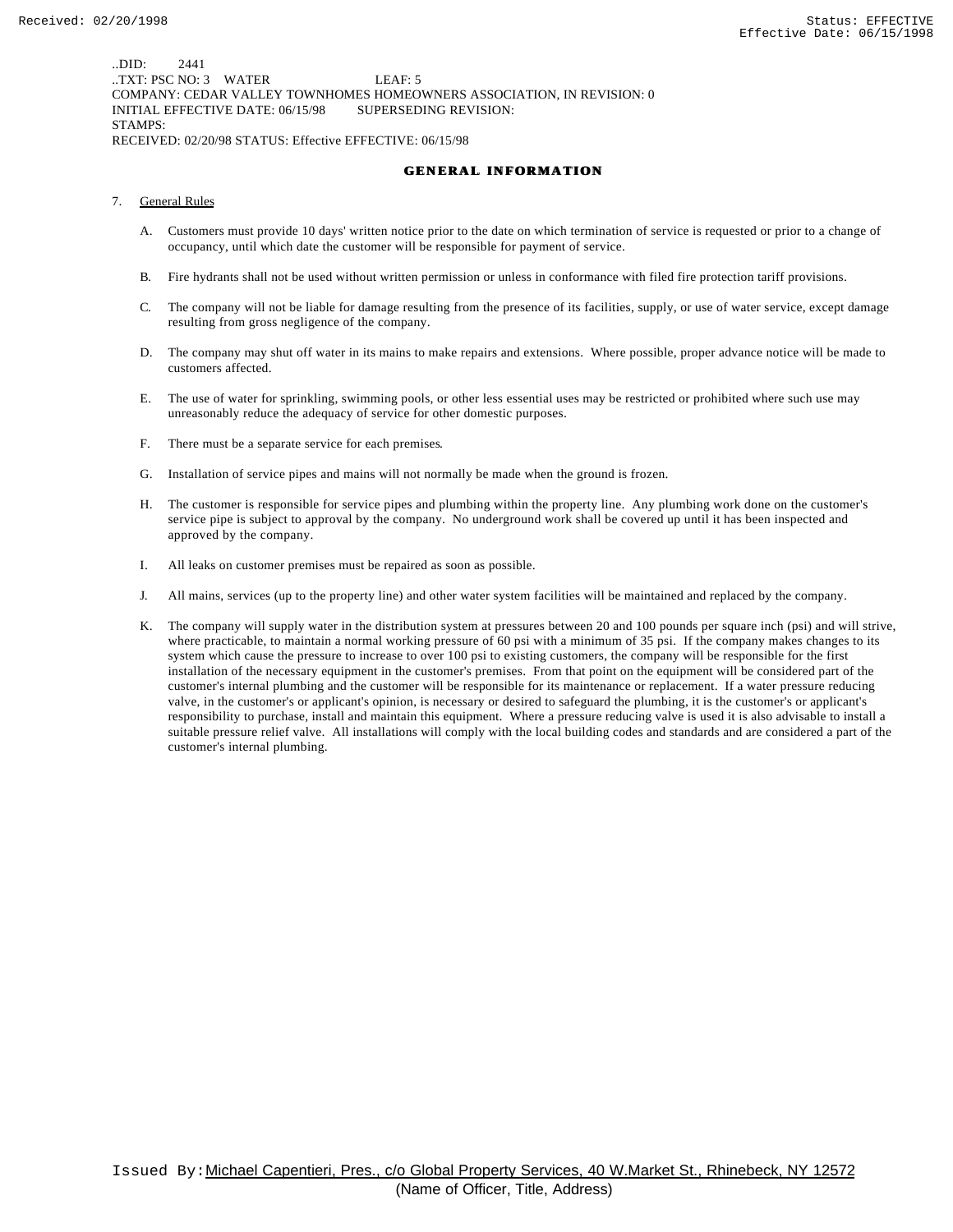..DID: 2442 ..TXT: PSC NO: 3 WATER LEAF: 6 COMPANY: CEDAR VALLEY TOWNHOMES HOMEOWNERS ASSOCIATION, IN REVISION: 0 INITIAL EFFECTIVE DATE: 06/15/98 SUPERSEDING REVISION: STAMPS: RECEIVED: 02/20/98 STATUS: Effective EFFECTIVE: 06/15/98

#### **GENERAL INFORMATION**

- L. Where an applicant is seeking service at an elevation or gradient which could not otherwise be adequately serviced by existing plant, the company will require that the applicant bear the additional cost of providing such extraordinary service, or in the alternative, require the applicant to purchase, install and maintain the necessary special equipment, such as a hydro-pneumatic system, needed to serve the premises. The installation of a hydro-pneumatic system as part of the customer's internal plumbing may be subject to approval of the Health Department and should comply with local building codes and standards.
- M. Cross connections to water sources other than the company's or with other facilities are strictly prohibited. Customers will, at their expense, install and maintain such backflow prevention devices as may be required by the company in accordance with good water works practice or applicable laws or regulations.
- N. Customers must permit company representatives to enter their premises on request for purposes relating to the operation and maintenance of the company's system, including inspection of the customer's and the company's facilities, installation, reading, testing, replacement and removal of meters, and terminating and restoring service.
- O. No person shall maliciously, willfully or negligently break, damage, destroy, uncover, deface, block access to or tamper with any pipe, valve, meter, structure, appurtenance or equipment which is a part of the water works system.
- 8. Metered Service (if applicable and provided for in Service Class No. 1)
	- A. A meter of a type approved by the Commission is required for each premises.
	- B. The company will furnish, install, and maintain the meter. Unless the meter register is set at zero, the company shall attach a tag stamped with the date and meter dial reading at the time of installation.
	- C. The customer will provide a location for the meter acceptable to the company and will be responsible for the cost of repairing damage resulting from human interference, frost, backflow of hot water, or other such causes.
	- D. Where the company agrees it is necessary to set a meter outside the building, it shall be installed at the expense of the customer in a pit acceptable to the company which is both water-tight and frostproof. The cover of the pit shall be fastened with a convenient locking devise. Where the distance from the property line to the front wall of the building is greater than 75 feet, the company may require that the meter be set in a pit at or near the property line. If the pit is to be installed on property not owned or controlled by the customer, written consent of the owner of the property shall be obtained prior to the installation.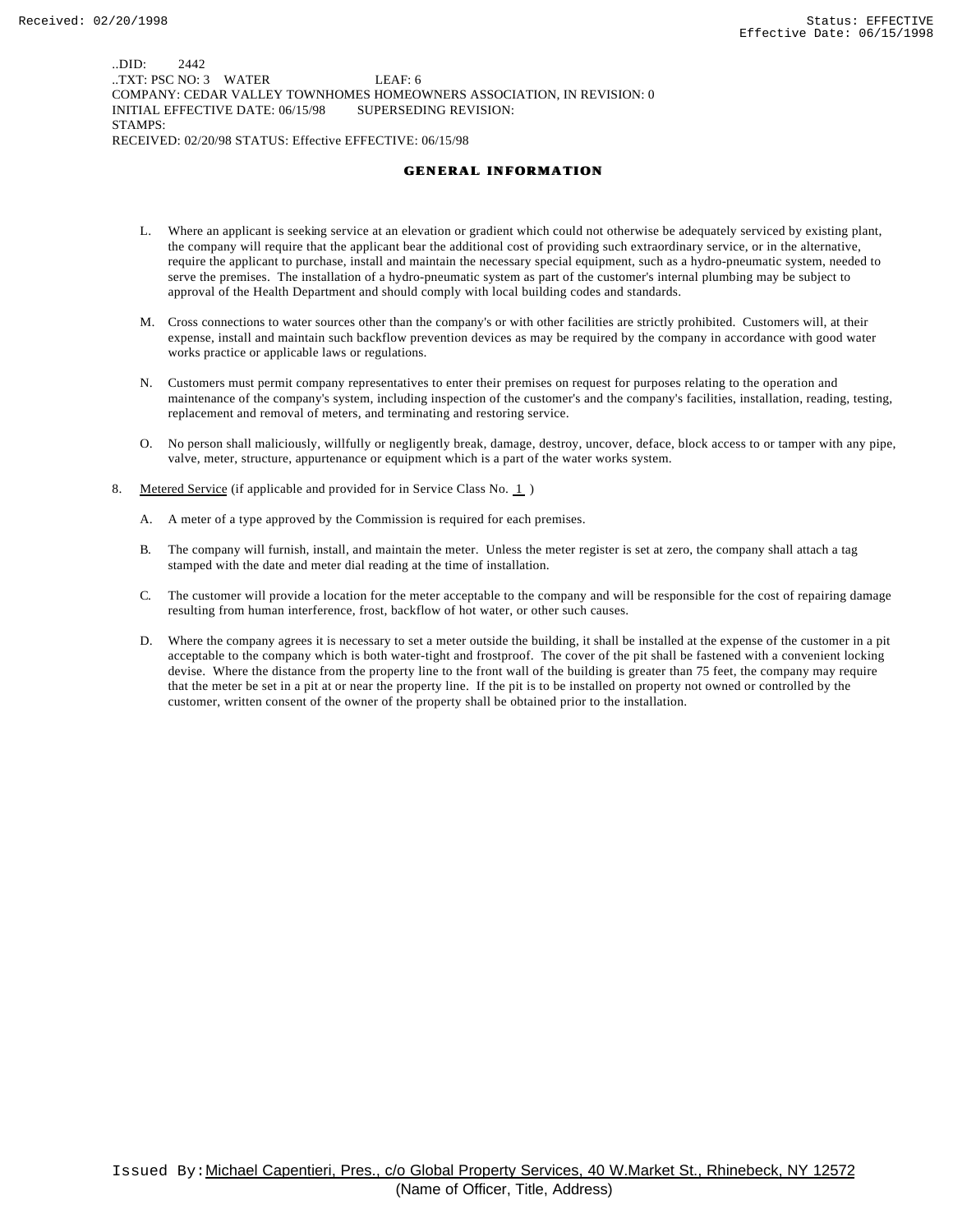..DID: 2432 ..TXT: PSC NO: 3 WATER LEAF: 7 COMPANY: CEDAR VALLEY TOWNHOMES HOMEOWNERS ASSOCIATION, IN REVISION: 0 INITIAL EFFECTIVE DATE: 06/15/98 SUPERSEDING REVISION: STAMPS: RECEIVED: 02/20/98 STATUS: Effective EFFECTIVE: 06/15/98

#### **GENERAL INFORMATION**

- E. The company reserves the right to remove, test, and replace the meter.
- F. The company shall afford the customer an opportunity to verify the final reading of any water meter removed from the premises and obtain the customer's signature on a meter removal card which shows the date removed and the reading.
- G. Meters will be tested in conformance with rules of the Public Service Commission. In the case of a disputed account involving the accuracy of the meter, the company will have the meter tested upon the request of the customer. Should the customer request to have a second meter test within 1 year, the customer will be responsible for the actual cost incurred to have the meter tested including the cost to remove the meter, payable in advance to the company. This fee will be refunded if the meter's final weighted average is found to register in excess of 100 percent. Adjustments in bills for over-registration of the meter will be made in accordance with the current rules of the Public Service Commission.
- H. Bills will show meter readings and the dates read.
- I. Bills will be reasonably estimated where a meter has been inaccessible and will be so indicated on the bill.
- J. Where a meter has ceased to register or its percentage of accuracy cannot be determined, an estimated bill for the current period may be rendered. For all other periods the bill shall be the minimum applicable rate.
- 9. Unmetered Service (if applicable and provided for in Service Class No.  $\Box$ )

All applicable provisions of this tariff shall apply.

10. Extension of Mains

Mains will be extended in conformance with Commission Rules and Regulations found in 16 NYCRR, Part 501.

11. Discontinuance of Service - Non-Payment

 Service may be discontinued, under the following provisions, for non-payment of any amount due for water supplied, for failure to make any payment due under a deferred payment agreement or for meter maintenance, for failure to post a required deposit or for failure to pay any fee or charge accruing under the contract or tariff.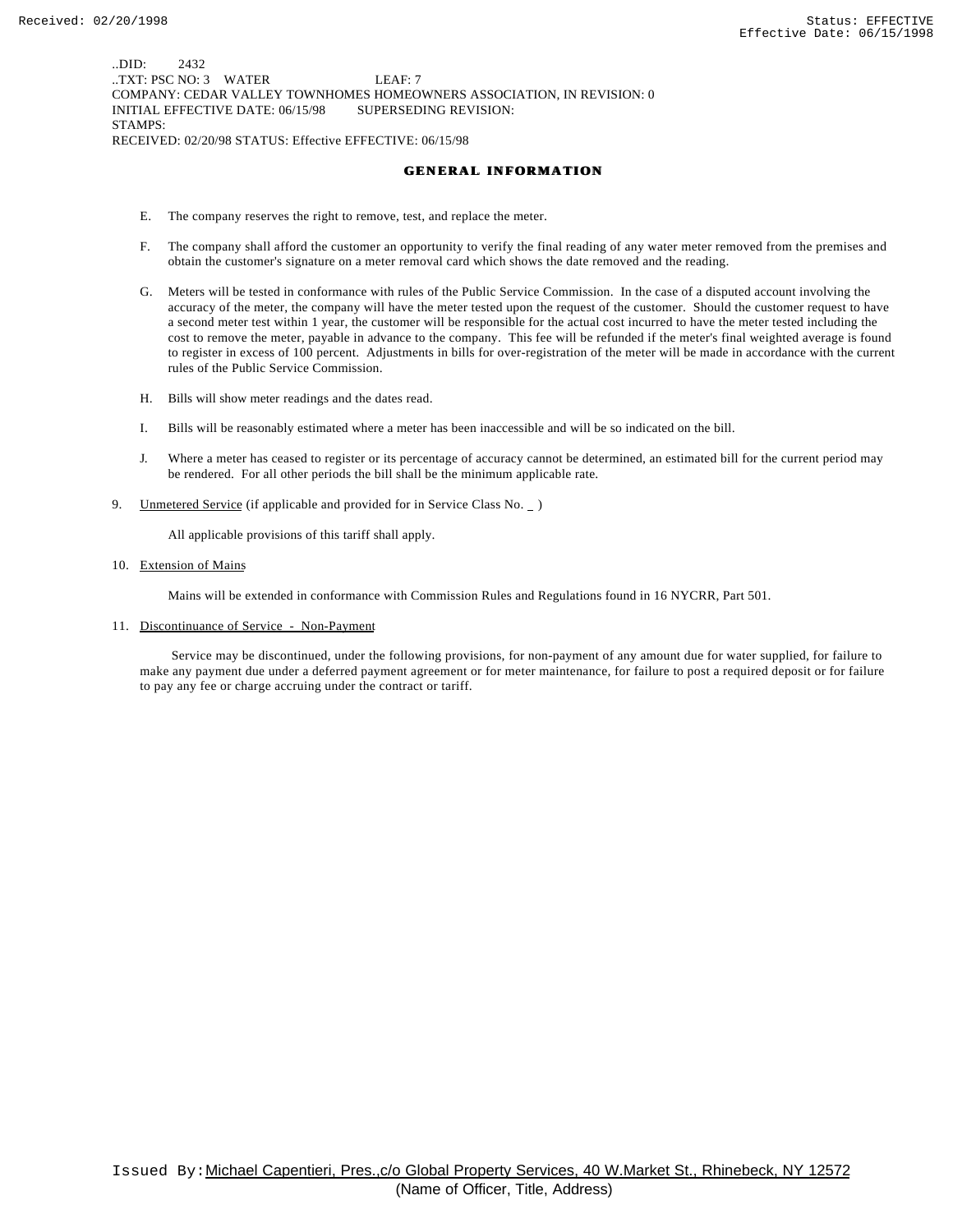..DID: 2433 ..TXT: PSC NO: 3 WATER LEAF: 8 COMPANY: CEDAR VALLEY TOWNHOMES HOMEOWNERS ASSOCIATION, IN REVISION: 0 INITIAL EFFECTIVE DATE: 06/15/98 SUPERSEDING REVISION: STAMPS: RECEIVED: 02/20/98 STATUS: Effective EFFECTIVE: 06/15/98

#### **GENERAL INFORMATION**

- A. A bill not paid within 23 days of mailing is considered delinquent, and the company may discontinue service after complying with 16 NYCRR, Part 533 which requires: (1) 15 days written notice if served personally, or (2) 15 days after a registered letter containing such notice has been signed or refused, or (3) 18 days after mailing written notice in a post-paid wrapper. Service will not be reestablished until payment of all proper arrears, charges and deposits is made or a deferred payment agreement is entered into. Receipt of a subsequently dishonored negotiable instrument in response to a notice of discontinuance shall not constitute payment of the customer's account and the company shall not be required to issue additional notice prior to discontinuance. There will be a charge for processing all returned checks equal to the bank charge plus a handling fee of \$5.00 (not to exceed the maximum allowed by section 5-328 of General Obligations Law).
- B. The company will not discontinue service to residential premises for non-payment of bills on a Friday, Saturday, Sunday, public holiday (as defined in General Construction Law), or on a day on which the utility's main office is closed. Discontinuance can only take place from Monday to Thursday between the hours of 8 a.m. and 4 p.m.
- C. The company will not discontinue service for non-payment of bills to any person or entity receiving public assistance if the payment for such service is to be paid directly by the Department of Social Services or by the local Social Services representatives.

#### 12. Discontinuance of Service - Other

- A. Service rendered under any application, contract or agreement may be discontinued by the company after reasonable notice for any of the following reasons:
	- (1) For willful or indifferent waste of water due to any cause or for non-authorized use of water.
	- (2) For failure to protect from damage the meter and connection, or for failure to protect and maintain the service pipe or fixtures on the property of the customer in a condition satisfactory to the company.
	- (3) For tampering with any meter, connections, service pipe, curb cock, seal or any other appliance of the company controlling or regulating the customers's water supply.
	- (4) For failure to provide the company's employees reasonable access to the premises supplied, or for obstructing the way of ingress to the meter or any other appliances controlling or regulating the customer's water supply.
	- (5) In case of vacancy of the premises.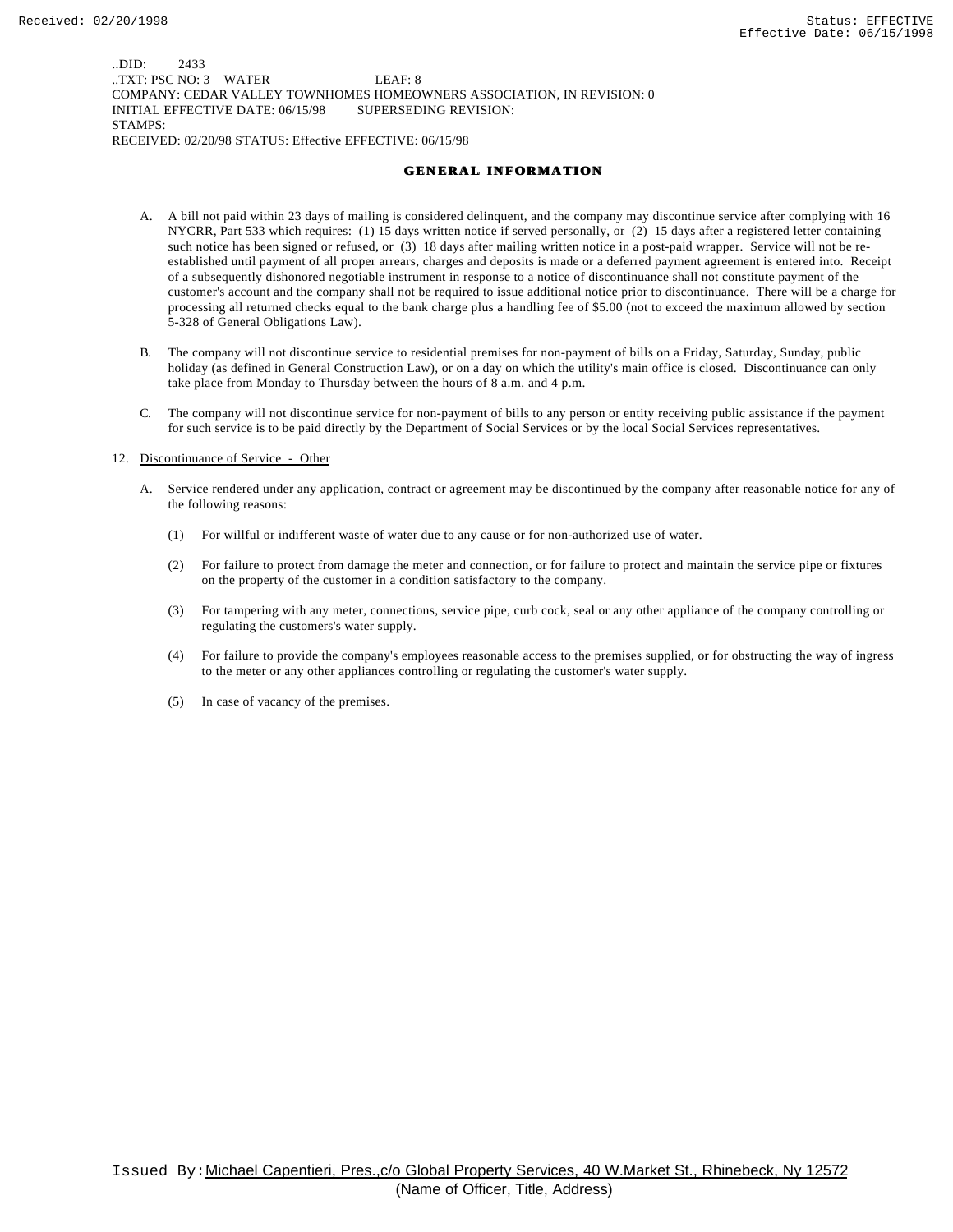..DID: 2434 ..TXT: PSC NO: 3 WATER LEAF: 9 COMPANY: CEDAR VALLEY TOWNHOMES HOMEOWNERS ASSOCIATION, IN REVISION: 0 INITIAL EFFECTIVE DATE: 06/15/98 SUPERSEDING REVISION: STAMPS: RECEIVED: 02/20/98 STATUS: Effective EFFECTIVE: 06/15/98

#### **GENERAL INFORMATION**

- (6) For cross connections.
- (7) For submetering or reselling water.
- (8) For non-compliance with restrictions on less essential water use.
- (9) For violation of any rule or regulation of the company as filed with the Public Service Commission, provided such violation affects the reliability or integrity of the water system.
- B. Written notice of discontinuance of service shall contain the information required by 16 NYCRR S.14.4(b) and will be given except in those instances where a public health hazard exists.
- C. The company may, at any time, temporarily discontinue water service in case of accident, or for the purpose of making connections, alterations, repairs, charges, etc.
- D. Except as stated in the preceding paragraph, or in the case of a violation that threatens the integrity of the water system, the company shall not discontinue service to any customer on a Friday, Saturday, Sunday, Public Holiday or on a day when the company is not open for business. Public Holiday shall refer to those holidays defined in the General Construction Law.

#### 13. Discontinuance of Residential Service - Special Procedures

 The company must delay termination of service or, if service has already been terminated, must restore service for 30 days in the event that the occupants of the premises are blind, disabled, 62 years of age or older or 18 years of age or under, if a medical emergency exists, or where during the cold weather period (November 1 to April 15) the termination would affect the heating of the premises, if such termination or failure to restore service might cause the occupant to suffer serious impairment to health. The company may require appropriate documentation that such a condition exists before delaying the termination or restoring the service. In addition, the company may require that the customer make appropriate arrangements to pay any arrears on the account.

14. Deferred Payment Agreements

 In addition to the above circumstances, the company will consider granting customers reasonable payment terms in cases where a customer is threatened with termination of service, or where the company has issued a backbill to a customer. Any such agreement may require the customer to make a reasonable down payment, and to pay current bills when issued.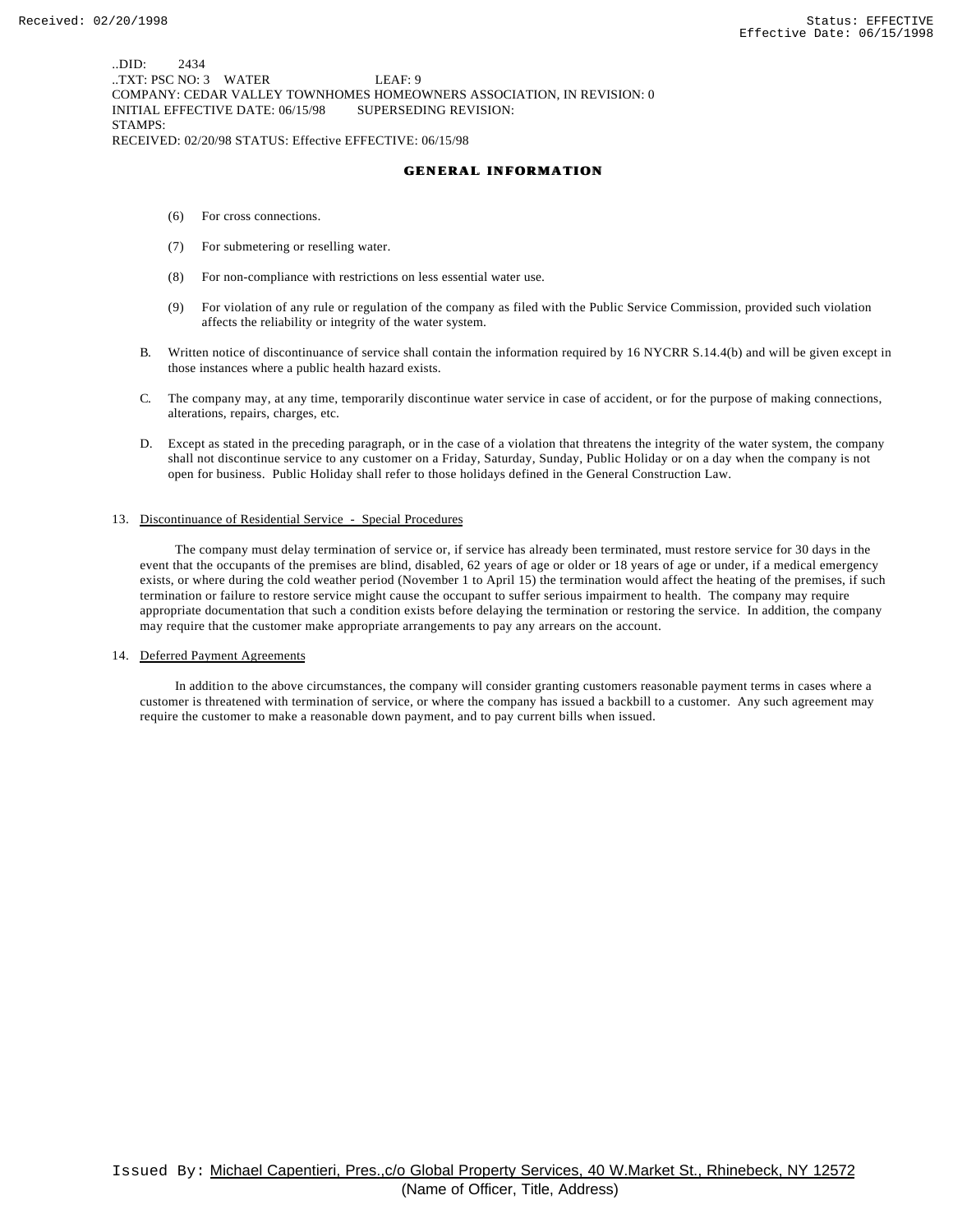# ..DID: 2435 ..TXT: PSC NO: 3 WATER LEAF: 10 COMPANY: CEDAR VALLEY TOWNHOMES HOMEOWNERS ASSOCIATION, IN REVISION: 0 INITIAL EFFECTIVE DATE: 06/15/98 SUPERSEDING REVISION: STAMPS: RECEIVED: 02/20/98 STATUS: Effective EFFECTIVE: 06/15/98

# **GENERAL INFORMATION**

# 15. Complaint Handling Procedures

- A. The company will promptly investigate and evaluate all complaints received from customers regarding bills for service rendered or required deposits. The results of the company's findings will be reported to the customer. During the period of investigation and evaluation, service will not be discontinued, nor shall a new notice of termination be issued, provided, however, that the customer will be required to pay the undisputed portion of any balance due, which may include bills for current usage.
- B. After the completion of such an investigation, if the company determines that the disputed service has been rendered, or that the disputed charge or deposit is proper in whole or in part, the company may require that the full bill or deposit be paid. Appropriate notices of the determination shall be given to the customer, and where notice of discontinuance of service was previously sent, or is served with the determination, such notice shall include a statement advising the customer of the availability of the Commission's complaint handling procedures, including the address and telephone number of the Department's Consumer Services Division. Where prior notice of discontinuance was sent, company procedure provides for discontinuance of service if customer fails to pay the proper amount due and owing within 5 days after notice of the company determination was served personally on the customer or at least 8 days after mailing of the notice. Under no circumstances will discontinuance of service occur if so precluded by the Commission.
- C. In situations where the complaint procedures of the Commission have been invoked and it is determined that the disputed service has been rendered or that the disputed charge or deposit is proper and prior notice of discontinuance was sent, a customer's service will not be discontinued for failure to pay the amount found due and owing until at least 5 days after notice of the Commission's determination, where personal service is made, or at least 8 days after mailing of such a notice.

### 16. Restoration of Service

 A charge will be made to restore service after discontinuance at the member's request, for nonpayment or for violation of these rules.

 This charge or charges will be a rate agreed upon by the members of the Association and will appear on all written notices of discontinuation of service. Any member has the right to request that the Department of Public Service investigate the charges.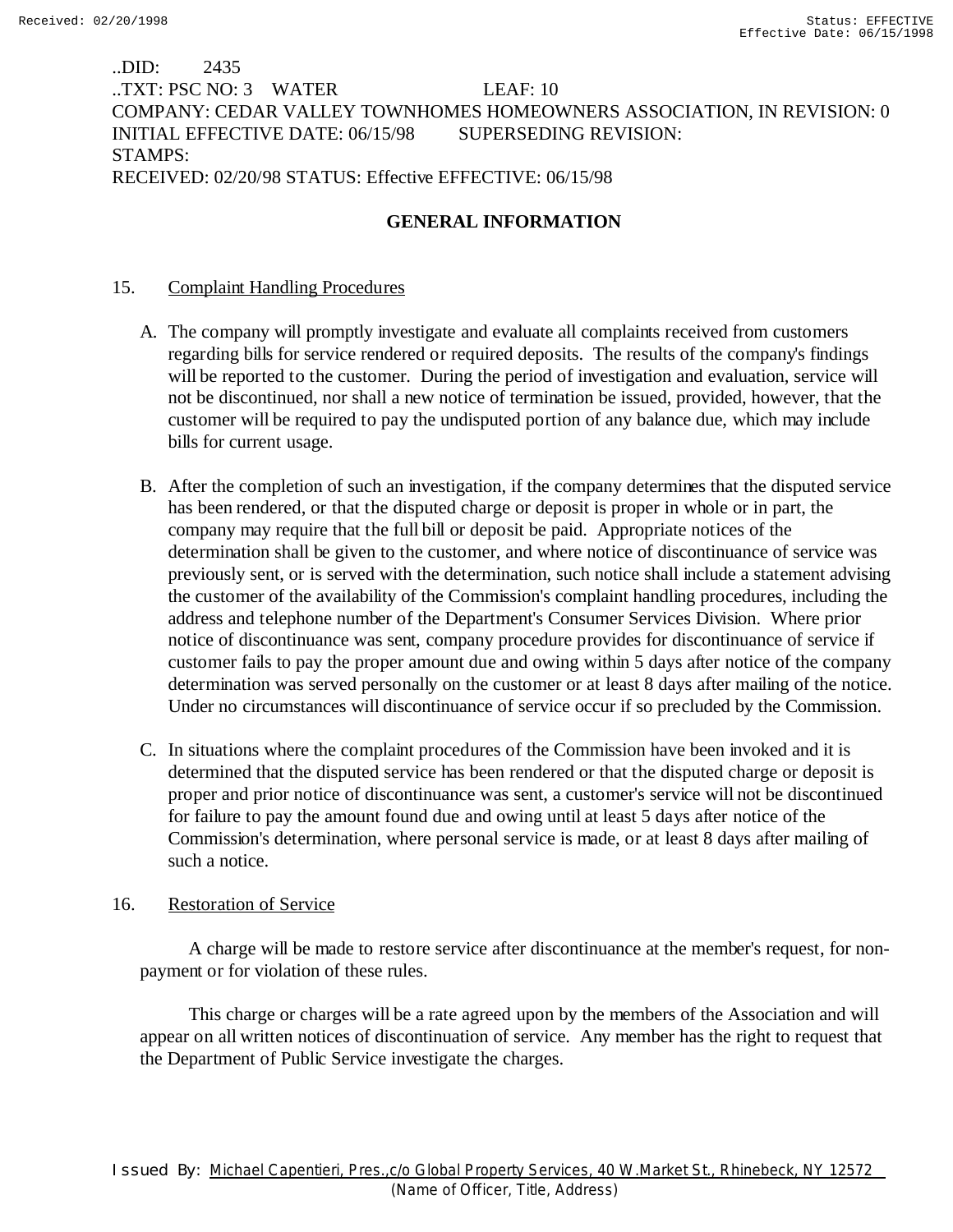# ..DID: 2436 ..TXT: PSC NO: 3 WATER LEAF: 11 COMPANY: CEDAR VALLEY TOWNHOMES HOMEOWNERS ASSOCIATION, IN REVISION: 0 INITIAL EFFECTIVE DATE: 06/15/98 SUPERSEDING REVISION: STAMPS: RECEIVED: 02/20/98 STATUS: Effective EFFECTIVE: 06/15/98

# **GENERAL INFORMATION**

In a case where service is being restored after discontinuance for non-payment, the Association may require full payment of all arrears as well as the restoration of service charge. If the Association and the member have entered into some form of payment agreement, the agreed upon down payment may be required before service will be restored.

If it becomes necessary to disconnect service at the main because of willful acts of a member, the service restoration charge will include the actual costs incurred by the Association to disconnect and reconnect the service.

### 17. **Interest on Customer Overpayments**

The company will provide interest on a customer overpayment as follows:

- A. A customer overpayment is defined as payment by the customer to the company in excess of the correct charge for water service supplied to the customer which was caused by erroneous billing by the utility.
- B. The rate of interest on such amounts shall be the greater of the unadjusted customer deposit rate or the applicable late payment rate, if any, for the service classification under which the customer was billed. Interest shall be paid from the date when the customer overpayment was made, adjusted for any changes in the deposit rate or late payment rate, and compounded monthly, until the date when the overpayment was refunded.
- C. The company will not pay interest on customer overpayments that are refunded within 30 days after such overpayment is received by the company.

### 18. Regulation

 All matters, rules and other situations concerning the rendering of water service which are not specifically covered herein or in a provision of the New York State Codes, Rules and Regulations and which are subject to the jurisdiction of the Public Service Commission, and for which a customer and the company cannot agree as to an equitable and fair solution will be referred to said Commission to be resolved. Either the customer or the company may request that a rule or provision of this tariff be changed for a particular situation.